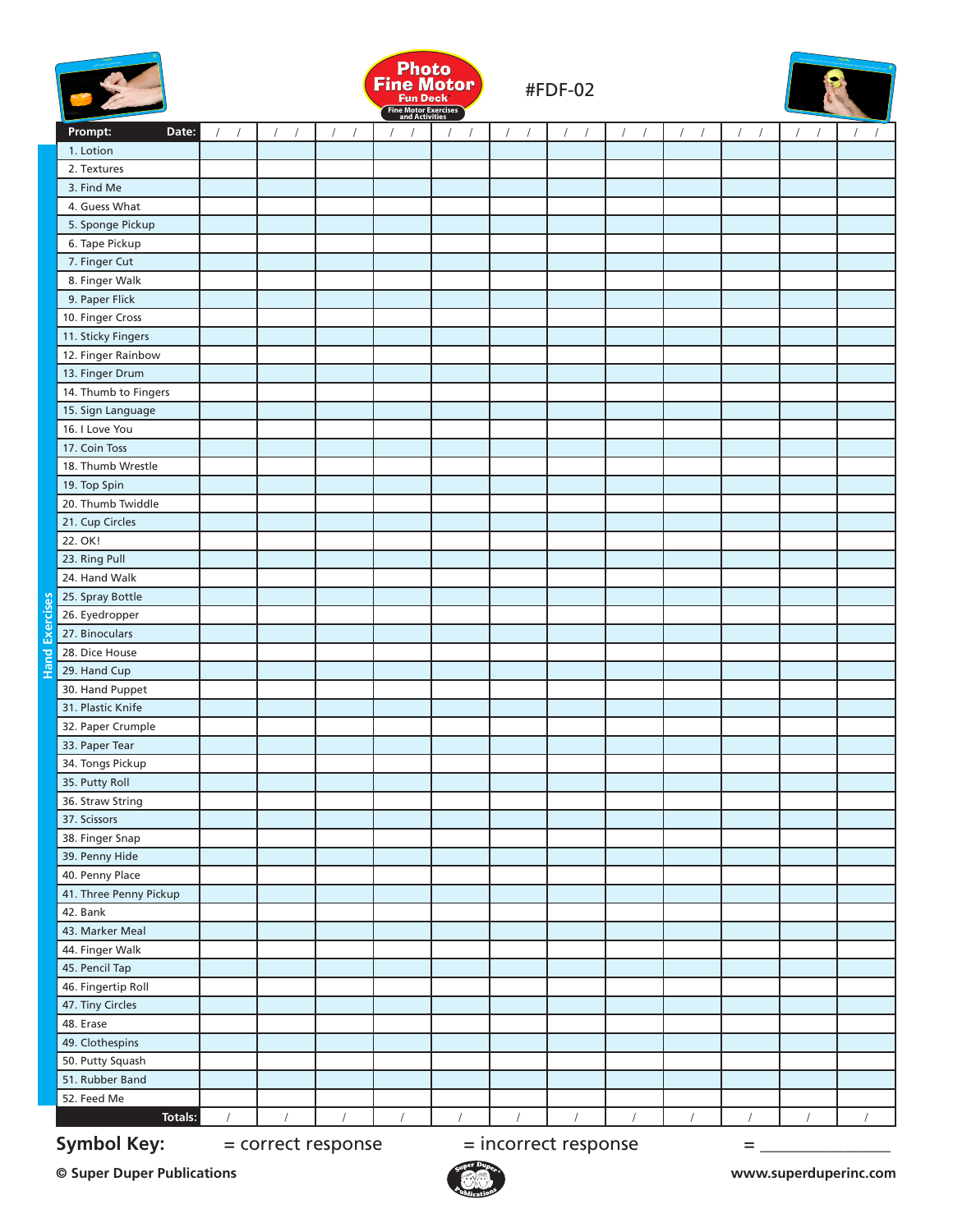|                           |                                                             | <b>Photo</b><br>Fine Motor Exercises<br>and Activities | Fine Motor |  | <b>#FDF-02</b> |  |            |  |  |
|---------------------------|-------------------------------------------------------------|--------------------------------------------------------|------------|--|----------------|--|------------|--|--|
|                           | Prompt:<br>Date:                                            |                                                        |            |  |                |  | $\prime$ / |  |  |
|                           | 1. Draw a line between the pictures that are the same.      |                                                        |            |  |                |  |            |  |  |
|                           | 2. Draw a line between the pictures that are the same.      |                                                        |            |  |                |  |            |  |  |
|                           | 3. Draw a line between the pictures that are the same.      |                                                        |            |  |                |  |            |  |  |
|                           | 4. Draw a line between the pictures that are the same.      |                                                        |            |  |                |  |            |  |  |
|                           | 5. Draw a line between the pictures that are the same.      |                                                        |            |  |                |  |            |  |  |
|                           | 6. Draw a line between the player and first base.           |                                                        |            |  |                |  |            |  |  |
|                           | 7. Help the children swing.                                 |                                                        |            |  |                |  |            |  |  |
|                           | 8. Drive your car along the road.                           |                                                        |            |  |                |  |            |  |  |
|                           | 9. Help the frog hop across the pond.                       |                                                        |            |  |                |  |            |  |  |
|                           | 10. What is the boy blowing?                                |                                                        |            |  |                |  |            |  |  |
|                           | 11. Hip! Hop! Help the rabbit get to the carrots.           |                                                        |            |  |                |  |            |  |  |
|                           | 12. Help the swimmers finish the race.                      |                                                        |            |  |                |  |            |  |  |
|                           | 13. Paint a rainbow on Funzee™ the Zebra.                   |                                                        |            |  |                |  |            |  |  |
|                           | 14. Help the skier get to the bottom of the mountain.       |                                                        |            |  |                |  |            |  |  |
|                           | 15. Help the butterfly get to the flower.                   |                                                        |            |  |                |  |            |  |  |
|                           | 16. What do you see in the leaves?                          |                                                        |            |  |                |  |            |  |  |
|                           | 17. Help the monkey and elephant find the snacks.           |                                                        |            |  |                |  |            |  |  |
|                           | 18. Help the kids find a healthy snack.                     |                                                        |            |  |                |  |            |  |  |
|                           | 19. Which things go together? Follow the lines to find out. |                                                        |            |  |                |  |            |  |  |
|                           | 20. Which things go together? Follow the lines to find out. |                                                        |            |  |                |  |            |  |  |
|                           | 21. Look at this picture. Draw your own.                    |                                                        |            |  |                |  |            |  |  |
|                           | 22. Look at this picture. Draw your own.                    |                                                        |            |  |                |  |            |  |  |
|                           | 23. Look at this picture. Draw your own.                    |                                                        |            |  |                |  |            |  |  |
|                           | 24. Look at this picture. Draw your own.                    |                                                        |            |  |                |  |            |  |  |
|                           | 25. Look at this picture. Draw your own.                    |                                                        |            |  |                |  |            |  |  |
|                           | 26. Look at this picture. Draw your own.                    |                                                        |            |  |                |  |            |  |  |
|                           | 27. Help the cyclist through the park.                      |                                                        |            |  |                |  |            |  |  |
| <b>Writing Activities</b> | 28. Help the boat get out to sea.                           |                                                        |            |  |                |  |            |  |  |
|                           | 29. Help the monkey find his banana.                        |                                                        |            |  |                |  |            |  |  |
|                           | 30. Help the golfer make a hole in one.                     |                                                        |            |  |                |  |            |  |  |
|                           | 31. Take a walk in the park with Maddy.                     |                                                        |            |  |                |  |            |  |  |
|                           | 32. Have fun going down the slide.                          |                                                        |            |  |                |  |            |  |  |
|                           | 33. Help the dog get to the bone.                           |                                                        |            |  |                |  |            |  |  |
|                           | 34. Help the King and Queen get to the castle.              |                                                        |            |  |                |  |            |  |  |
|                           | 35. Help Explorer Joe find the treasure.                    |                                                        |            |  |                |  |            |  |  |
|                           | 36. Help Billy find his soccer ball.                        |                                                        |            |  |                |  |            |  |  |
|                           | 37. Help the horse find the haystack.                       |                                                        |            |  |                |  |            |  |  |
|                           | 38. Help the bulldozer get to the construction site.        |                                                        |            |  |                |  |            |  |  |
|                           | 39. What are the children playing with?                     |                                                        |            |  |                |  |            |  |  |
|                           | 40. What do you see growing on the tree?                    |                                                        |            |  |                |  |            |  |  |
|                           | 41. What do you see on the flower?                          |                                                        |            |  |                |  |            |  |  |
|                           | 42. What do you see flying?                                 |                                                        |            |  |                |  |            |  |  |
|                           |                                                             |                                                        |            |  |                |  |            |  |  |
|                           | 43. What do you see on the snowman's head?                  |                                                        |            |  |                |  |            |  |  |
|                           | 44. What do you see in the pond?                            |                                                        |            |  |                |  |            |  |  |
|                           | 45. What is Nate sitting inside?                            |                                                        |            |  |                |  |            |  |  |
|                           | 46. What did the boy catch?                                 |                                                        |            |  |                |  |            |  |  |
|                           | 47. What loves to hide nuts?                                |                                                        |            |  |                |  |            |  |  |
|                           | 48. What insect loves flowers?                              |                                                        |            |  |                |  |            |  |  |
|                           | 49. Bow wow! Name your new dog.                             |                                                        |            |  |                |  |            |  |  |
|                           | 50. You have a dinosaur for a pet! What would you name it?  |                                                        |            |  |                |  |            |  |  |
|                           | 51. Name the new calf.                                      |                                                        |            |  |                |  |            |  |  |
|                           | 52. Name the elephant.                                      |                                                        |            |  |                |  |            |  |  |
|                           | Totals:                                                     |                                                        |            |  |                |  |            |  |  |

## **Symbol Key:**  $=$  correct response  $=$  incorrect response  $=$  \_\_\_\_\_\_\_\_\_\_\_\_\_\_\_\_\_\_\_\_

**© Super Duper Publications www.superduperinc.com**